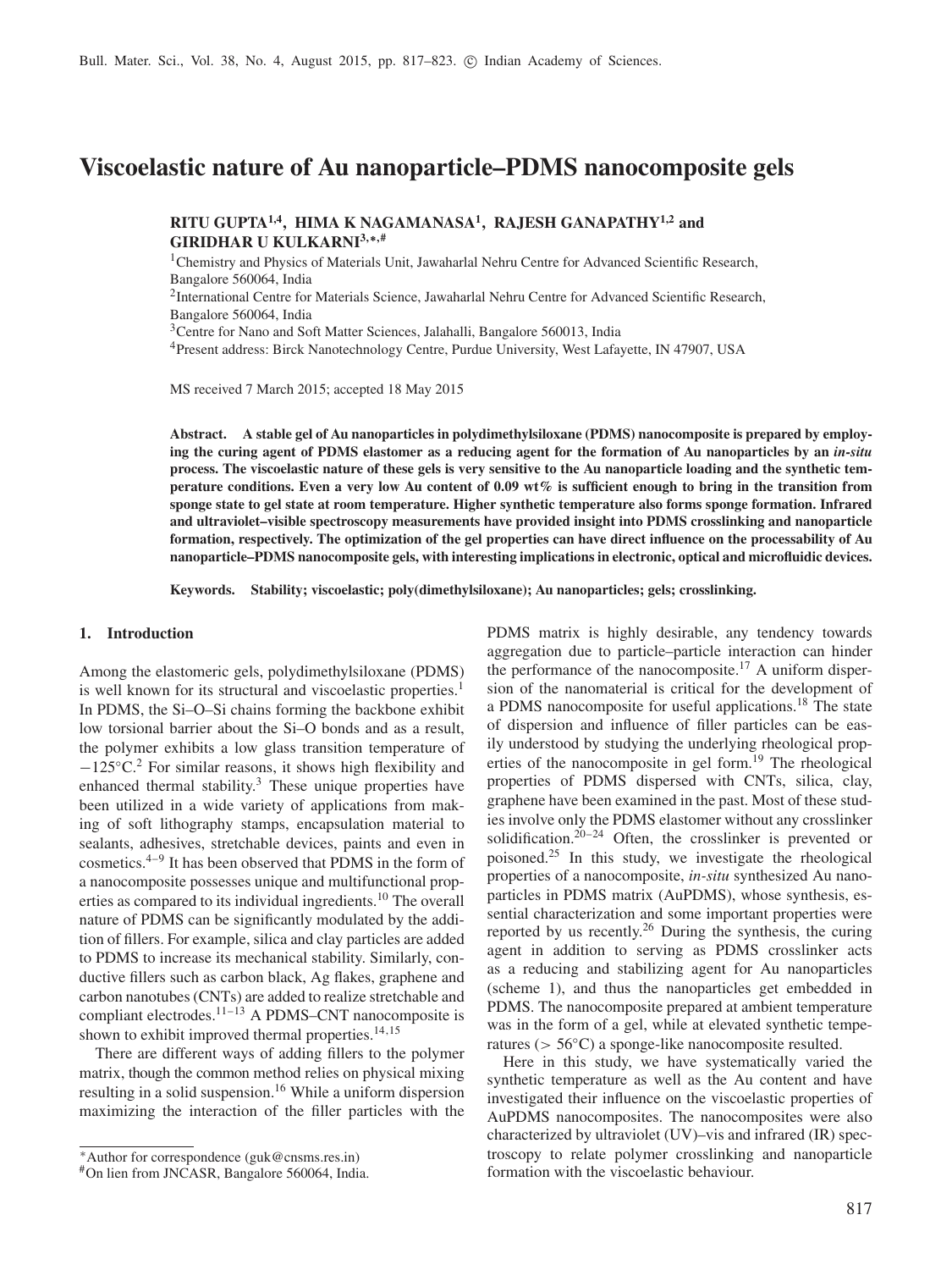

**Scheme 1.** Schematic of possible mechanism of Au nanoparticle formation in PDMS. (**a**) The elastomer units compete with aqueous Au precursor for H-terminated Si sites present in curing agent. (**b**) Water molecule oxidizes the H-terminated Si sites present in the curing agent (top site) and in the process gives out electrons to the  $Au^{3+}$  ion. Such electrons coming from neighbouring sites (not shown) reduce the ion. (**c**) Nucleation of a Au nanoparticle at the Si–O linkage. Some Si–H sites (bottom) are utilized in direct crosslinking reaction.

#### **2. Experimental**

In all, seven AuPDMS nanocomposite gels were prepared for this study by following the procedure published previously.<sup>26</sup> Briefly, in each case, an uncured PDMS mixture was prepared by mixing thoroughly the elastomer and the curing agent in a 10:1 v/v. The mixture weighing 2 g was taken in a glass vial containing 10 ml of aqueous  $KAuCl<sub>4</sub>$  solution of fixed concentration (0.2, 0.5, 1 and 2 mM) and stirred at room temperature (26◦C) while carrying out the synthesis for 2 h to form gel. The same procedure was repeated for a fixed aq.  $KAuCl<sub>4</sub>$  solution of 1 mM solution and varying the synthetic temperature (36, 46 and 56◦C). Importantly, the unreacted KAuCl<sub>4</sub> was decanted out after each reaction and UV–vis measurement was done before and after reaction. The Au loading was calculated by estimating the KAuCl<sub>4</sub> consumed using a calibration curve, which scales linearly with the  $KAuCl<sub>4</sub>$  concentration (supplementary figure S1). The samples were washed with ethanol and kept in desiccator for 2 h to remove trapped air bubbles prior to rheological measurements. The ethanol washing is crucial for the stabilization of gels as seen in supplementary figure S2. A controlled stress rheometer (MCR 301-WESP) with a cone-plate geometry (diameter 25 mm and a cone angle of 2◦ ) was used for the rheology measurements as shown in supplementary figure S3. All measurements were performed at room temperature and the humidity was maintained by enclosing it with an ordinary sponge wetted with water. The oscillatory strain amplitude sweep measurements were performed at a frequency of 10 rad  $s^{-1}$  with strain varying from 0.01 to 1000%. The Fourier transform infrared spectroscopy (FT-IR) spectra were recorded using a Bruker IFS66-V/S spectrometer. The samples were prepared by mixing a small quantity of gel in KBr pellet. The UV–vis spectra were recorded directly from the films of AuPDMS sandwiched between two glass slides.

### **3. Results and discussion**

The AuPDMS nanocomposites were prepared with different Au loadings (0.03–0.38 wt% designated as gel 1–4, see below) following the method published previously.<sup>26</sup> The Au nanoparticle loading in nanocomposite was calculated from the consumption of  $KAuCl<sub>4</sub>$  in PDMS as shown in supplementary figure S4 and expressed in wt%. Briefly, the PDMS mixture (elastomer and curing agent in 10:1 ratio) was stirred with aq. KAuCl<sub>4</sub> solution of varying concentrations  $(0.1, 0.5,$ 1 and 2 mM) and at different temperatures (26, 36, 46 and 56 °C). The nanocomposites thus prepared exhibited the characteristic pinkish-purple colour (figure 1a), corresponding to fine dispersion of Au nanoparticles. For low Au content of 0.03 wt% (gel-1), the composite was obtained in the form of a viscoelastic solid and viscoelastic liquid at 0.09 wt% (gel-2).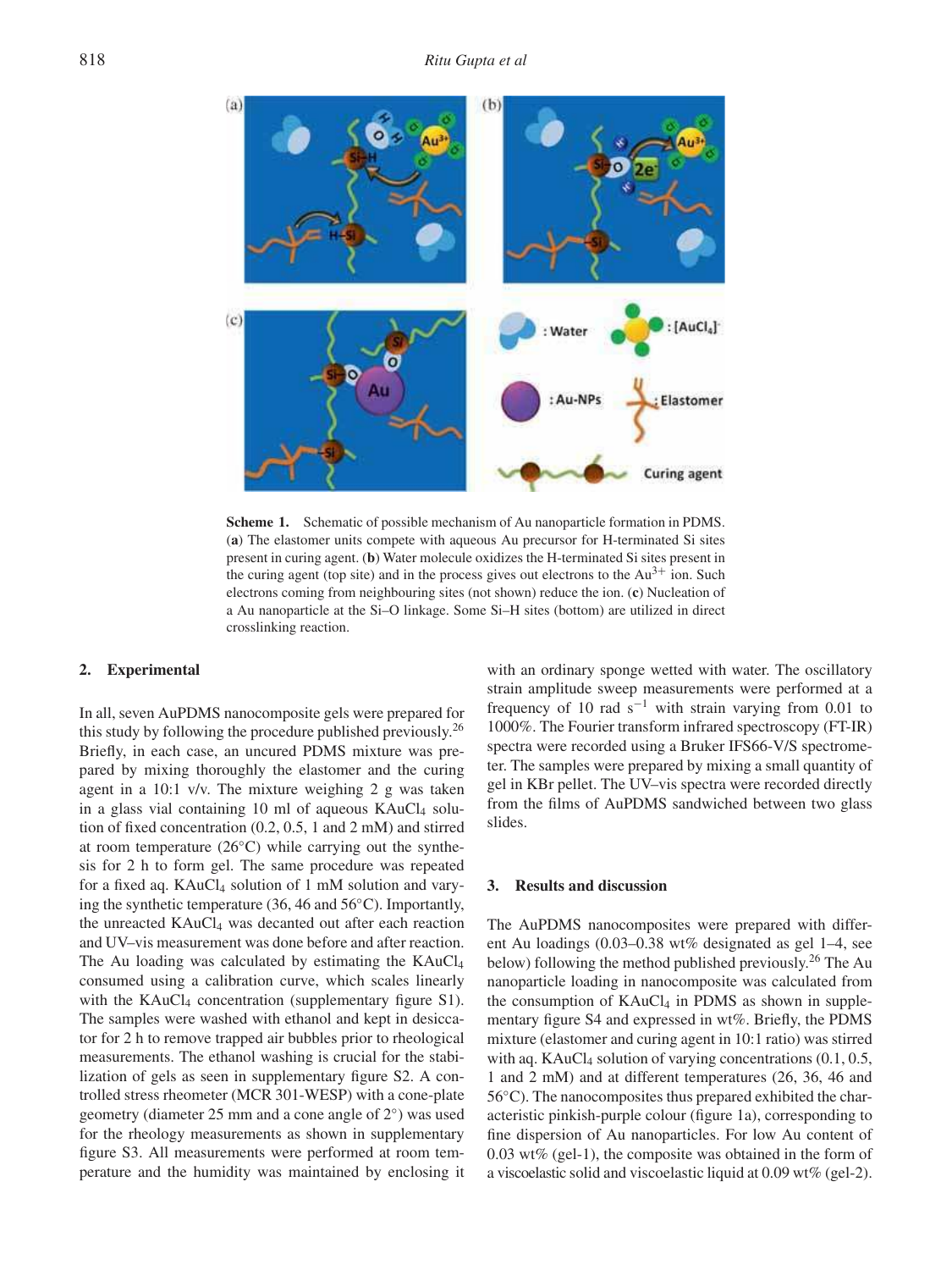

**Figure 1.** (**a**) Optical photographs and (**b**) UV–vis absorption spectra of AuPDMS nanocomposites prepared with different ratios of Au content and PDMS, (**c**) FT-IR spectra of the nanocomposites. The vertical lines mark the FWHM of Si–O–Si spectral feature. (**d**) Relative changes in the absorption intensity (right) and Si–O–Si peak intensities (left) for different Au content (wt%) in PDMS. The numbers in **a**, **b** and **c** indicate the nanoparticle loading in the gel, 0.03 wt% (1), 0.09 wt% (2), 0.19 wt% (3) and 0.38 wt% (4).

With higher Au loading of 0.19 and 0.38 wt% in gel-3 and gel-4, respectively, the obtained nanocomposites remained in the viscoelastic liquid state at room temperature (see figure 1a). This clearly represents a transition from a viscoelastic solid to a viscoelastic liquid with Au content as a tunable parameter. The UV–vis spectra (figure 1b) showed an absorption band at 530 nm corresponding to the surface plasmon of Au nanoparticles; it is broad and less intense for lower Au contents but gets well defined as the Au content increased in the nanocomposite (see figure 1b).

There is significant asymmetry at lower Au loadings probably due to polydispersity of nanoparticles. Electron microscopy examination requires disruption of the PDMS matrix for probing, and for this reason, imaging proved difficult. Nonetheless, at higher Au loadings (0.38 wt%), the nature of particle dispersion could be examined in scanning electron microscopy (SEM; see supplementary figure S5). The nanoparticles were seen finely dispersed with an average size of ∼20 nm. The degree of crosslinking for AuPDMS nanocomposite was examined by FT-IR spectroscopy. For spectral assignments, the literature values were used.<sup>27</sup> The spectra exhibited a broad Si−O−Si asymmetric stretching in

the range 1000–1130 cm<sup>−</sup><sup>1</sup> . The Si–O–Si band gets broad and intense as the Au loading increases in PDMS gel as seen in figure 1c. The band at 1263 cm<sup>-1</sup> due to Si–CH<sub>3</sub> (stretch) is expected to be unaffected and can thus be used for internal normalization. When the reduction of aq.  $KAuCl<sub>4</sub>$  takes place in the PDMS matrix, the Si–H sites present in the elastomeric chains get oxidized and convert to Si–O–Si linkage.<sup>28–30</sup>

Interestingly, there is an increase in the spread of the Si– O–Si band on Au loading, which could probably be due to the changes in the structure of Si–O main chain due to variety of distortions, branching and crosslinking.<sup>31</sup> This clearly indicates that Au reduction to form nanoparticles in PDMS has a direct influence on its crosslinking property. The relation between the Au plasmon band intensity and the degree of crosslinking in PDMS was examined to understand the synergy between the nanoparticle formation and the crosslinking process (figure 1d). The plasmon peak intensity is seen to increase due to the higher density of nanoparticles and decreased crosslinking.

The PDMS curing time gets greatly accelerated on increasing the temperature.<sup>32</sup> The enhanced crosslinking is marked by decreasing intensities of Si–H and Si–vinyl stretching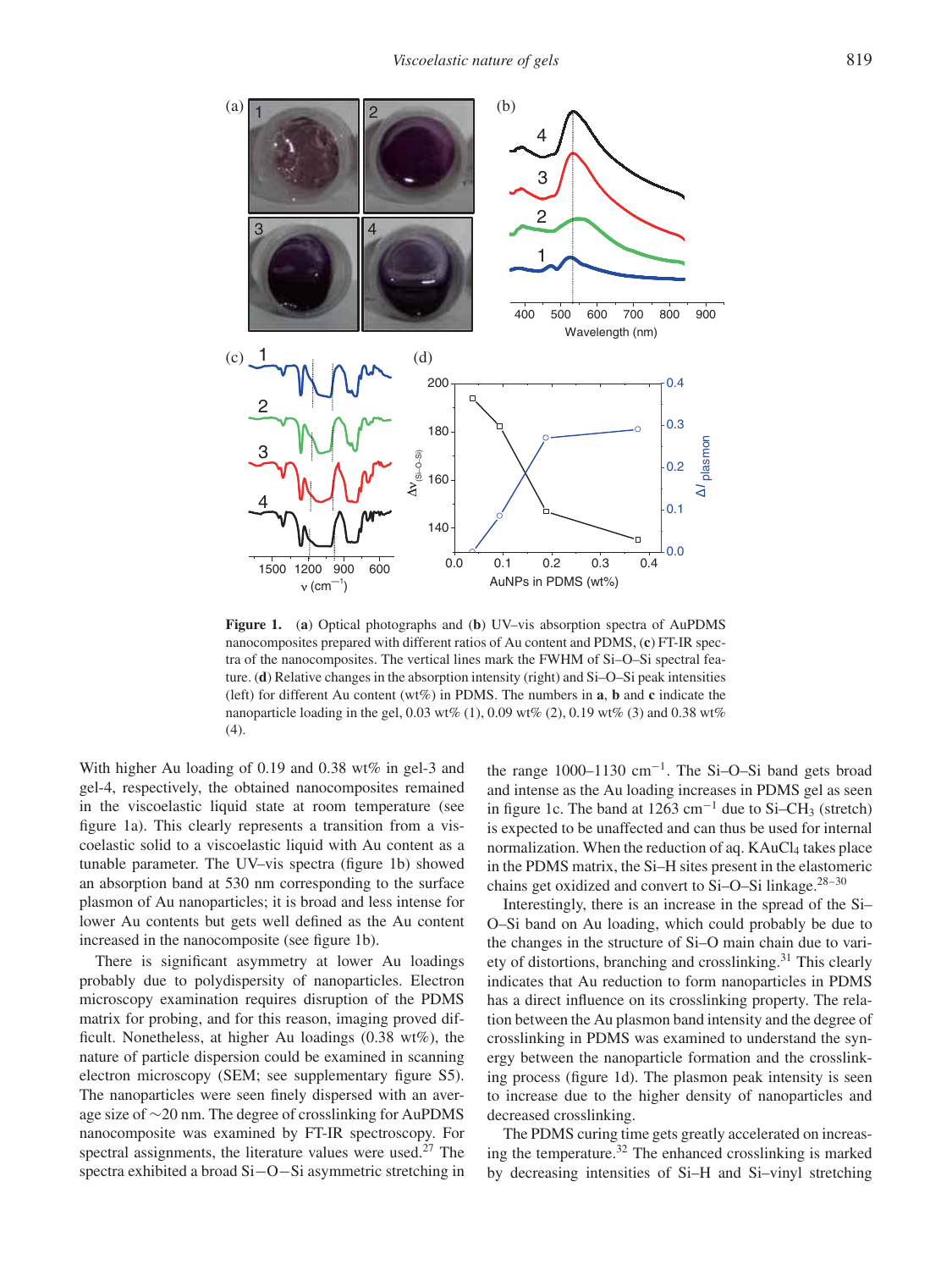

**Figure 2.** (**a**) UV–vis spectra of AuPDMS gels prepared at different temperatures; the photographs of the gels are shown alongside. (**b**) The corresponding IR spectra, (**c**) a double y-axes plot showing variations in the 530 nm plasmon peak intensity and the width of the Si–O–Si band with the synthetic temperature. The vertical lines in **b** mark the width of the Si–O–Si spectral feature.

occurring at 2159 and 1597  $cm^{-1}$ , respectively.<sup>30</sup> There is also an equivalent effect on the formation of nanoparticles due to increased temperature. Thus, the influence of temperature on the nanoparticle formation and the curing of PDMS were further investigated (figure 2). The gels were prepared at different temperatures (26, 36, 46 and 56◦C) for a fixed precursor concentration of 1 mM (Au content  $= 0.19$  wt%). The UV–vis absorption spectra showed intense plasmon peak in all the cases, with only a small gain in the intensity (figure 2a).

Although Au content is fixed, the rate of nanoparticle formation differ for different temperatures. At higher preparation temperatures, the density of particles becomes higher along with increase in crosslinking of the polymer. However, the width of the plasmon absorption band is nearly constant indicating not much variation in the particle size distribution. This observation implies that the different degrees of polymer crosslinking and the different rates of nanoparticle formation are responsible for the transition of the physical state of the nanocomposite from liquid-like to solid form. As seen in FT-IR spectra, the Si–O–Si band is narrowed with higher crosslinking (figure 2b). A correlation similar to that in figure 1c could be obtained between the crosslinking process and the plasmon peak intensity for varying synthetic temperature. Given the difficulty associated with microscopy imaging in PDMS matrix, a study of the viscoelastic properties is worthwhile for understanding the nanoparticle dispersion and/or aggregation.<sup>33</sup>

In the case of AuPDMS nanocomposite, the Au nanoparticles hinder the curing process and its drastic influence can be quantitatively seen in viscoelastic measurements. The storage modulus (G′ ) is related to the elastic properties, whereas the loss modulus  $(G'')$  describes the viscous behaviour of the material. For an uncured native PDMS, the G" value is usually high compared to G′ , which is negligibly small and vice a versa for cured PDMS.<sup>34</sup> As discussed above, there are, in all, three factors that can influence the viscoelastic properties namely, the nanoparticle density, size and distribution, and the degree of crosslinking of PDMS polymer. The linear viscoelastic behaviour of gels is expected to depend on all the above factors.<sup>35</sup>

The strength of the nanocomposite was characterized by carrying out amplitude sweep measurements with the strain amplitude varying from 0.01 to 500% at an angular frequency of 10 rad  $s^{-1}$ . Figure 3a shows the variation of G<sup>"</sup> (loss modulus) and G′ (storage modulus) for plain PDMS gel. The viscoelastic response of plain PDMS is highly unstable due to the rapid crosslinking. Interestingly, the viscoelastic response becomes stable with the loading of Au nanoparticles as shown in figure 3b. The value of G′ is ∼105 Pa for Au content of 0.03 wt%, whereas it decreases to ∼4 Pa at 0.19 wt% and remains almost constant up to 0.38 wt%. For all the different Au loadings, the response is linear for a strain range of 0.01–50% with an overall decrease in its value with increasing Au loading. With increasing strain beyond ∼50%, G ′ exhibits a deviation from the linear response and becomes nonlinear, corresponding to the critical strain (figure 3b). The strain dependence of the dynamic viscoelastic properties in polymer nanocomposites is well known and often referred to as the Payne effect. For the least Au nanoparticle loading of 0.03 wt%, we observe that at the critical strain, the decrease in G' is also accompanied with a maximum in G", indicating the existence of Payne effect in these systems.<sup>34</sup> Unlike what is routinely observed for polymer nanocomposites where G′ and Payne effect increase with filler loading, surprisingly, here we find that with increase in Au nanoparticle loading (filler in our case), G' and G" decrease and correspondingly the Payne effect is also reduced.<sup>33</sup> In addition, the absence of nonlinear effects up to 100% strain for all the nanoparticle loadings suggest that Au nanoparticles are finely dispersed in the PDMS matrix.<sup>34</sup> This is also consistent with what has been observed in scanning transmission electron microscopy and SEM images (see supplementary figure S5). The wide range observed for the linear regime in these nanocomposite systems is remarkable. The higher value of loss modulus in figure 3c indicates a liquid-type behaviour. Further, figure 3d shows a clear transition from solid to liquid type behaviour at a critical nanoparticle loading of 0.09 wt%.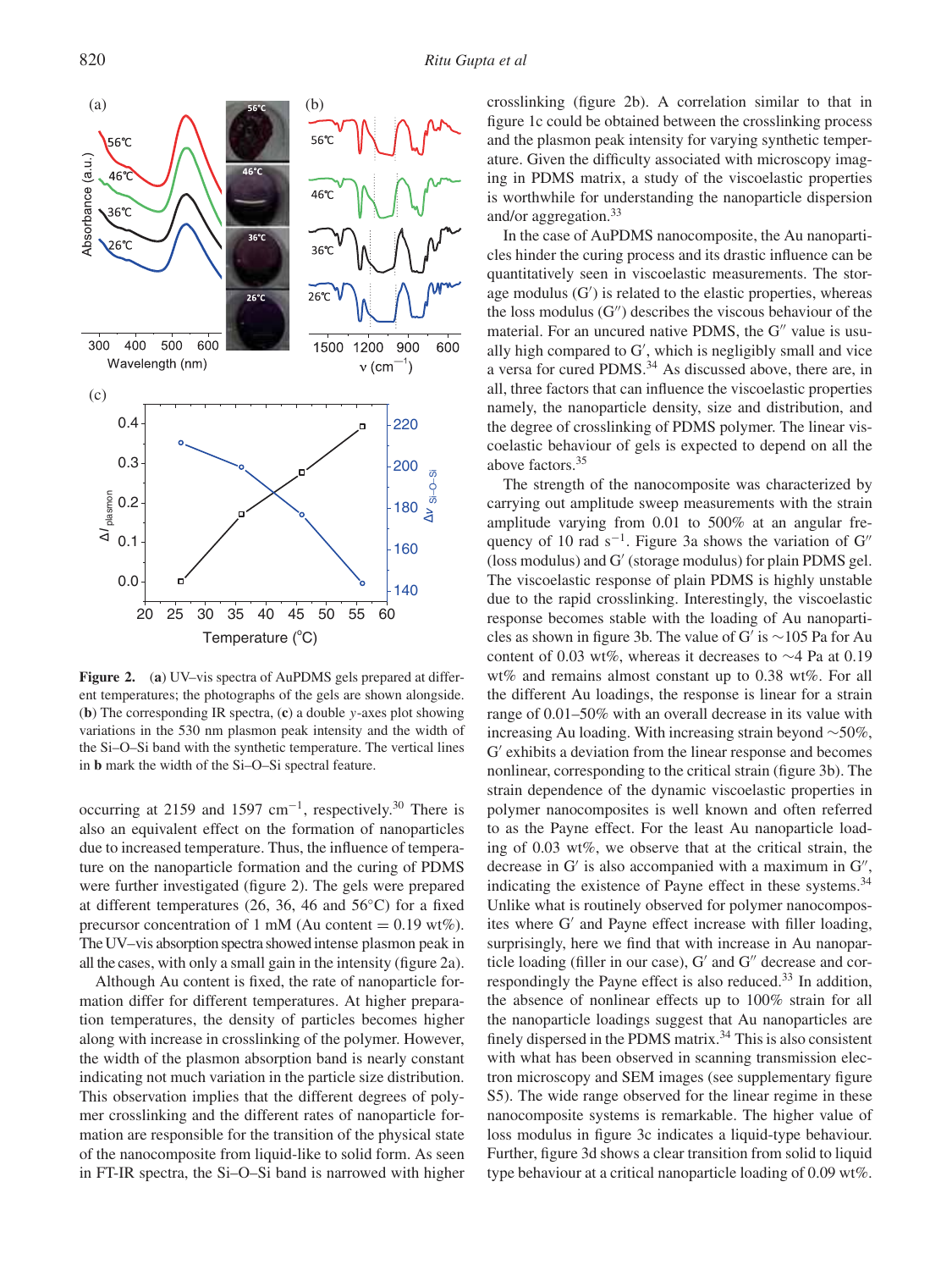

**Figure 3.** The strain amplitude sweep for (**a**) PDMS, (**b**) storage modulus (G′ ) and (**c**) loss modulus (G′′) for Au PDMS composite gels with different Au content at constant frequency of 1 rad s<sup>-1</sup> for strain varying from 0.01 to 1000%. (**d**) The average storage and loss moduli of different gels prepared with different Au content.

The value of G'' increases only marginally with higher loading of Au nanoparticles, whereas G′ for 0.09 wt% is nearly 25 times lowered as compared with 0.03 wt%. This is in accordance with the FT-IR data, which points to lesser crosslinking with higher loading of AuNPs (figure 3). The liquid-type behaviour due to lower crosslinking affirms the fact that some part of curing agent is utilized in the reduction of Au precursor to AuNPs.

Thus far, our results show that curing agent plays a crucial role not only in crosslinking PDMS but also in the reduction of Au nanoparticles. However, it is well known that the degree of crosslinking in plain PDMS depends on temperature.<sup>32</sup> Hence, to probe the effect of temperature on the nature of AuPDMS nanocomposites, rheological measurements were performed on gels prepared at different temperatures for a fixed loading of Au nanoparticles. Figure 4 shows G′ (solid symbols) and G′′ (hollow symbols) for a nanoparticle loading of 0.19 wt% prepared at 26, 36, 46 and  $56^{\circ}$ C. For AuPDMS prepared at lower temperatures such as 26◦C, the value of storage modulus is quite low, being less than 5 Pa (figure 4a). With increase in temperature, both G′ and G" show an increase (figure 4b-d). The values of both G' and G′′ remain almost linear up to 100% of applied strain, suggesting the absence of nanoparticle–nanoparticle interactions at room temperature as well as at higher temperatures (due to fine dispersion of nanoparticles) as also confirmed by transmission electron microscopy analysis. Interestingly, the value of G′ increases by nearly 160 times due to the formation of more viscoelastic solid-like gel of the nanocomposite at 56◦C, which can be seen in the histogram plotted in figure 4e. The variation in the damping factor (given by  $tan\delta = G''/G'$  can be used to characterize the viscoelasticity of the nanocomposite. A higher value of tan  $\delta$  implies that the material is predominantly liquid-like. As shown in figure 4f, there is clearly a trade-off between the storage modulus and damping. The elevated temperatures increase the solid-like viscoelastic behaviour of the nanocomposites and decrease the liquid-like behaviour at a given oscillatory frequency; this is due to the rapid rate of reduction of the Au precursor accompanied by the faster curing of PDMS.

## **4. Conclusions**

In conclusion, we have shown that by a simple *in situ* reduction of Au nanoparticle in PDMS, a well-dispersed nanocomposite may be synthesized. Even under high strain, the particle dispersion in these nanocomposites remains stable. Only strains beyond 100% make them structurally collapse. The reduction of Au nanoparticle in PDMS at room temperature is an interesting process. It takes place inside the PDMS matrix *in situ* without any external reducing or capping agent. The Au nanoparticle loading helps to stabilize the gel. As the Auwt% in PDMS increases (0.38 wt%), the nanocomposite assumes a flowing gel state as opposed to a solid film at lower loadings (0.03 wt%). We find that the strain at which softening sets in, shifts to a higher value with increase in Au load. Furthermore, with increase in nanoparticle loading the values of G′ and G′′ as well as the Payne effect decrease. Depending on the preparation temperature, the crosslinker may get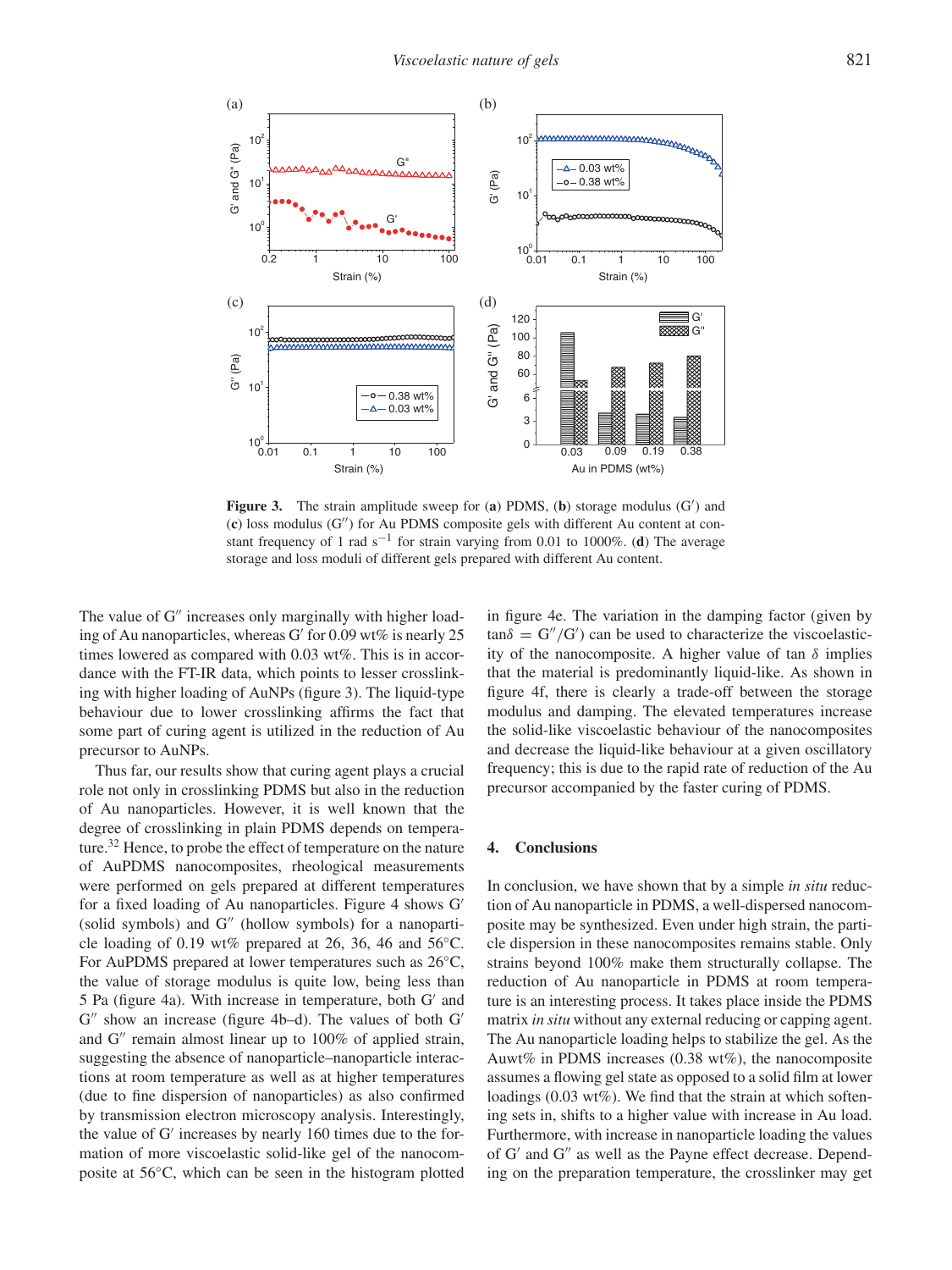

**Figure 4.** The strain amplitude sweep at constant frequency of 10 rad  $s^{-1}$  for strain varying from 0.01 to 100% for AuPDMS nanocomposite (Au content of 0.19 wt% prepared at (**a**) 26 (**b**) 36 (**c**) 46 and (**d**) 56◦C). Solid and hollow symbols correspond to G′ and G′′, respectively. (**e**) A histogram of storage and loss moduli and (**f**) the damping factor, tanδ, for the nanocomposites prepared at different temperatures.

preferentially engaged in the polymerization process or in the nanoparticle reduction (see scheme 1). The insights obtained in this study may be useful in understanding the viscoelastic behaviour of nanocomposites in general and even while designing new nanocomposites.

# **Acknowledgements**

We thank Professor CNR Rao for his encouragement. Support from the Department of Science and Technology, Government of India, is gratefully acknowledged. RG thanks ICMS, JNCASR for financial support. Thanks to K Veeresh and Swati (CPMU, JNCASR) for their assistance in gel preparation and B Vanitha for manuscript formatting.

#### **Electronic Supplementary Material**

Supplementary Material pertaining to this article is available on the Bulletin of Materials Science website (www.ias.ac.in/ matersci).

# **References**

- 1. Takahashi H, Ishimuro Y and Watanabe H 2006 *Nihon Reoroji Gakk* **34** 135
- 2. Mark J E 2004 *Acc. Chem. Res.* **37** 946
- 3. Rajan G, Sur G, Mark J, Schaefer D and Beaucage G 2003 *J. Polym. Sci. Pol. Phys.* **41** 1897
- 4. Qin D, Xia Y and Whitesides G M 2010 *Nat. Protoc.* **5** 491